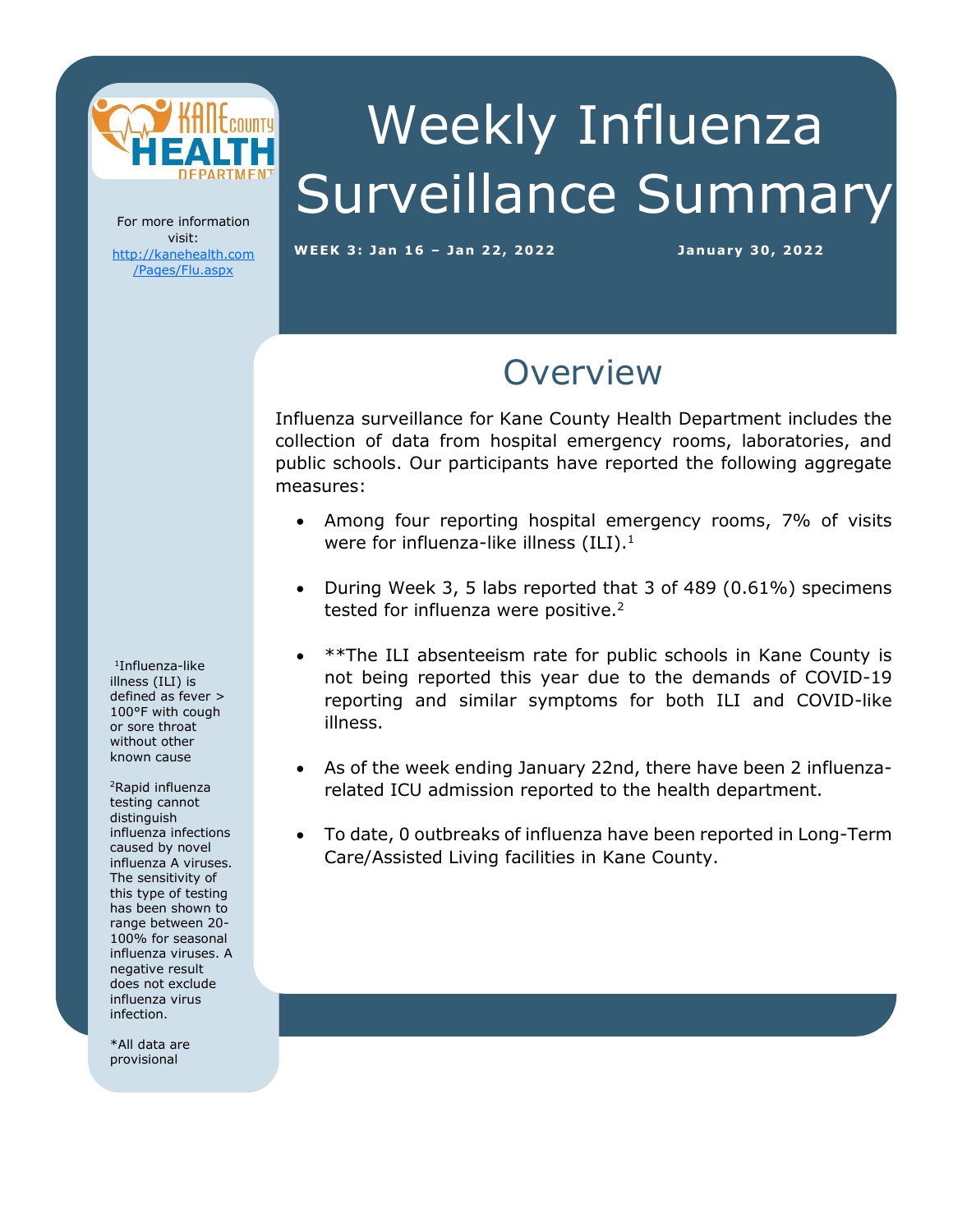## Emergency Room Visits

During Week 3, 7% of reported hospital emergency room visits were for influenza-like illness  $(III).<sup>1</sup>$ 

Each week, data for the 2021-22 season will be presented with data from the previous flu seasons to show the trend of ER visits for ILI over time.

Visits for influenza-like illness to reporting emergency rooms during Week 3 had the following age distribution:

- 0-4 years: 23.7% of all ILI visits
- 5-24 years: 22.7% of all ILI visits
- 25-64 years: 37.6% of all ILI visits
- 65+ years: 16.0% of all ILI visits

Throughout the season, KCHD will provide updated information on the total number of people visiting the emergency room for ILI, and what age groups make up those visits.

1 Influenza-like illness (ILI) is defined as fever > 100°F with cough or sore throat without other known cause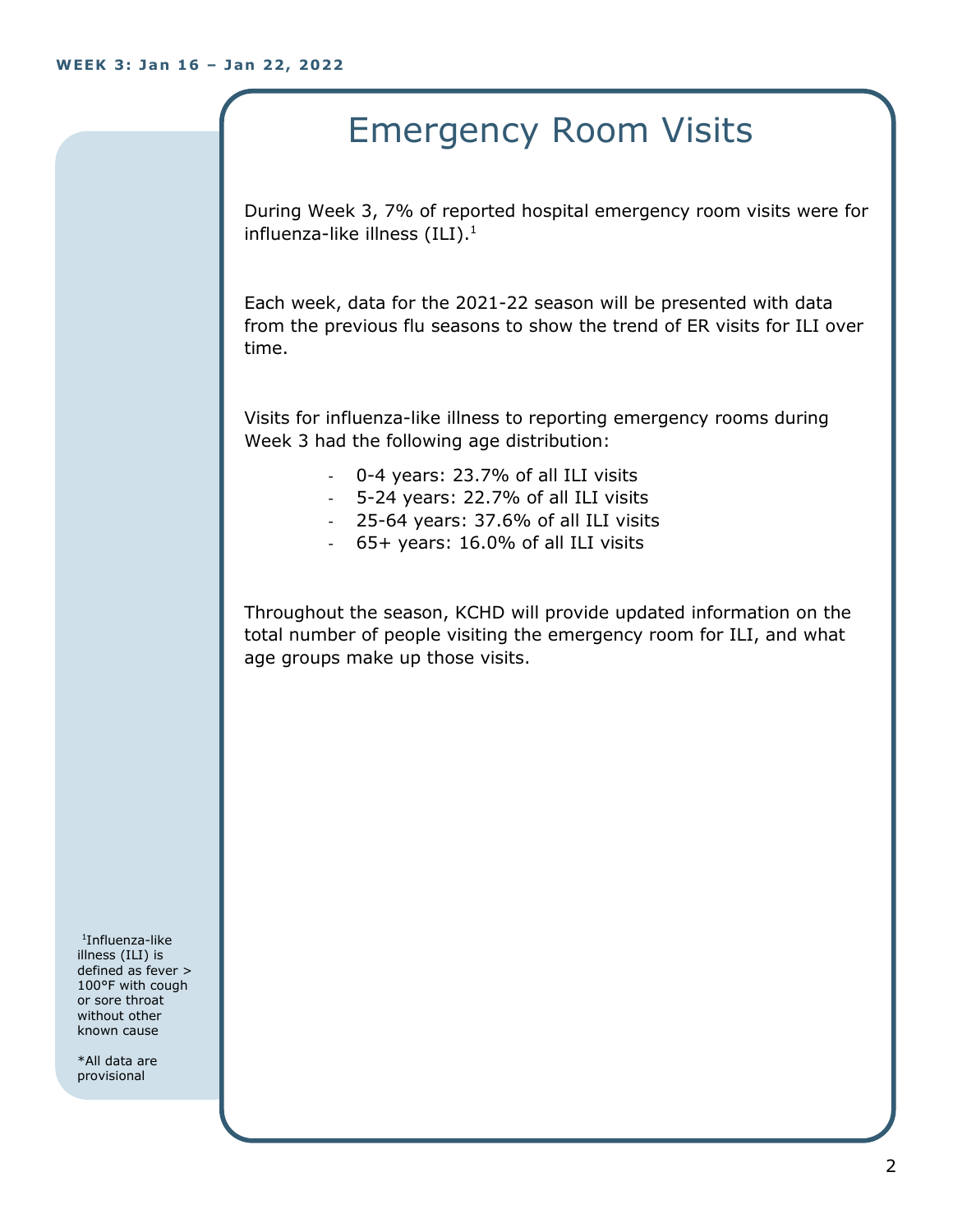

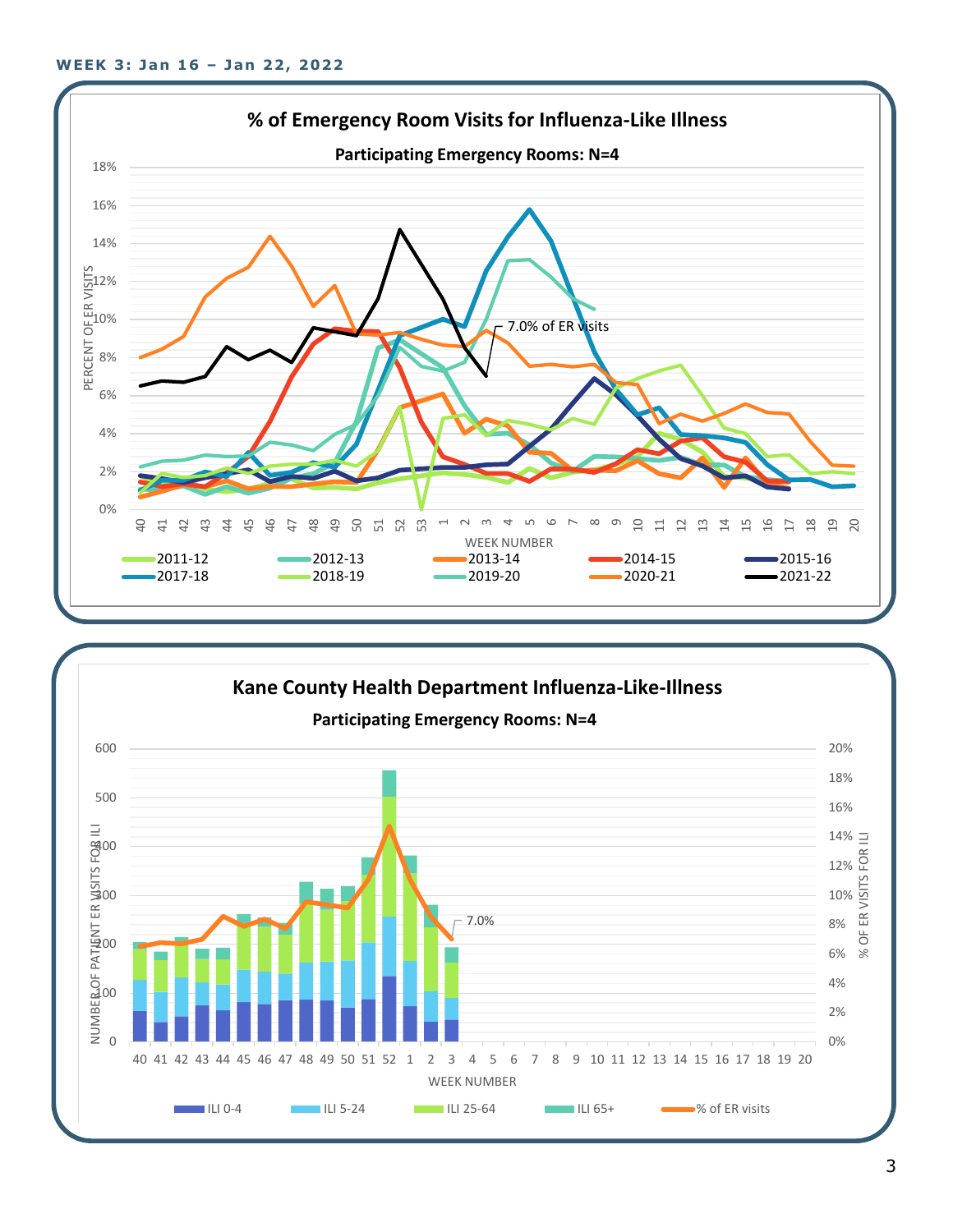# Laboratory Tests

| <b>Kane County Labs (5)</b>       | Week: 3       |                | <b>Season Total</b> |                |  |
|-----------------------------------|---------------|----------------|---------------------|----------------|--|
|                                   | <b>Number</b> | <b>Percent</b> | <b>Number</b>       | <b>Percent</b> |  |
| <b>Specimens Tested</b>           | 489           |                | 7858                |                |  |
| <b>Specimens Positive</b>         | 3             | 0.61%          | 159                 | 2.5%           |  |
| <b>Positive Specimens by Type</b> |               |                |                     |                |  |
| Influenza A                       | З             | 100%           | 153                 | 96.2%          |  |
| Influenza B                       | 0             | 0.0%           | 6                   | 3.8%           |  |
| Influenza AB                      | 0             | 0.0%           | O                   | 0.0%           |  |
| Unknown                           | ŋ             | 0.0%           |                     | 0.0%           |  |



Rapid influenza testing cannot distinguish influenza infections caused by novel influenza A viruses. The sensitivity of this type of testing has been shown to range between 20- 100% for seasonal influenza viruses. A negative result does not exclude influenza virus infection.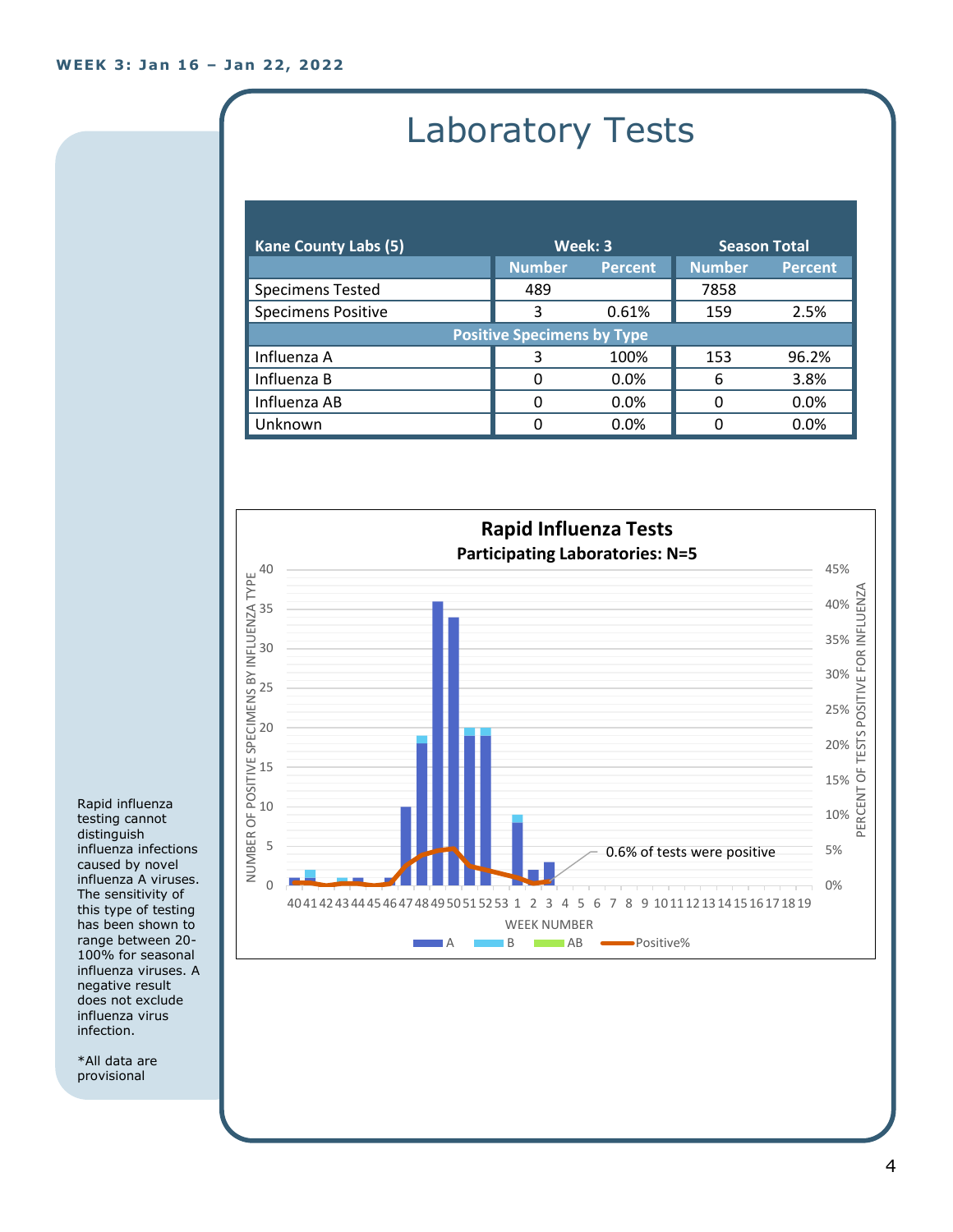## Student Absenteeism

The ILI absenteeism rate for public schools in Kane County is not being reported this year due to the demands of COVID-19 reporting and similar symptoms for both ILI and COVID-like illness.

Influenza-like illness (ILI) is defined as fever > 100°F with cough or sore throat without other known cause.